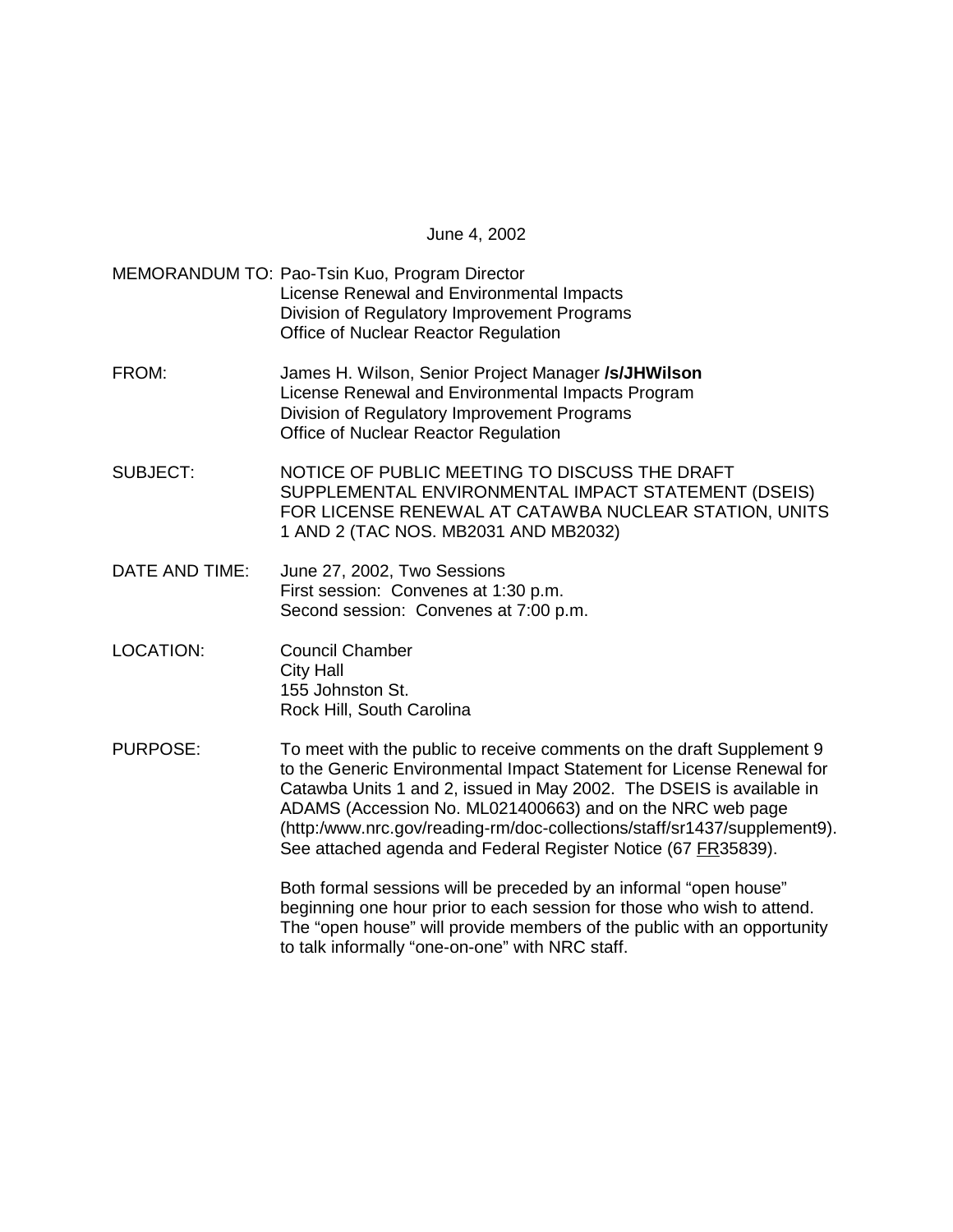P.T. Kuo

PARTICIPANTS: NRC NRC Members of the Public Who

Register to Speak

 F. Cameron J. Tappert R. Franovich M. Parkhurst R. Palla J. Wilson

CATEGORY: This is a Category 3 meeting at which the staff is seeking public input on the DSEIS.

Docket Nos 50-413 and 50-414

Attachments: Agenda and FR Notice

cc: See next page

Members of the public may register to present oral comments at this meeting by contracting Jim Wilson (800) 368-5642, ext 1108, or by internet, CatawbaEIS@nrc.gov, by June 21, 2002. Those who wish to make comments may also register at the Council Chamber meeting location within 15 minutes of the start of each session. Individual oral comments may be limited by the time available, depending on the number of persons who register.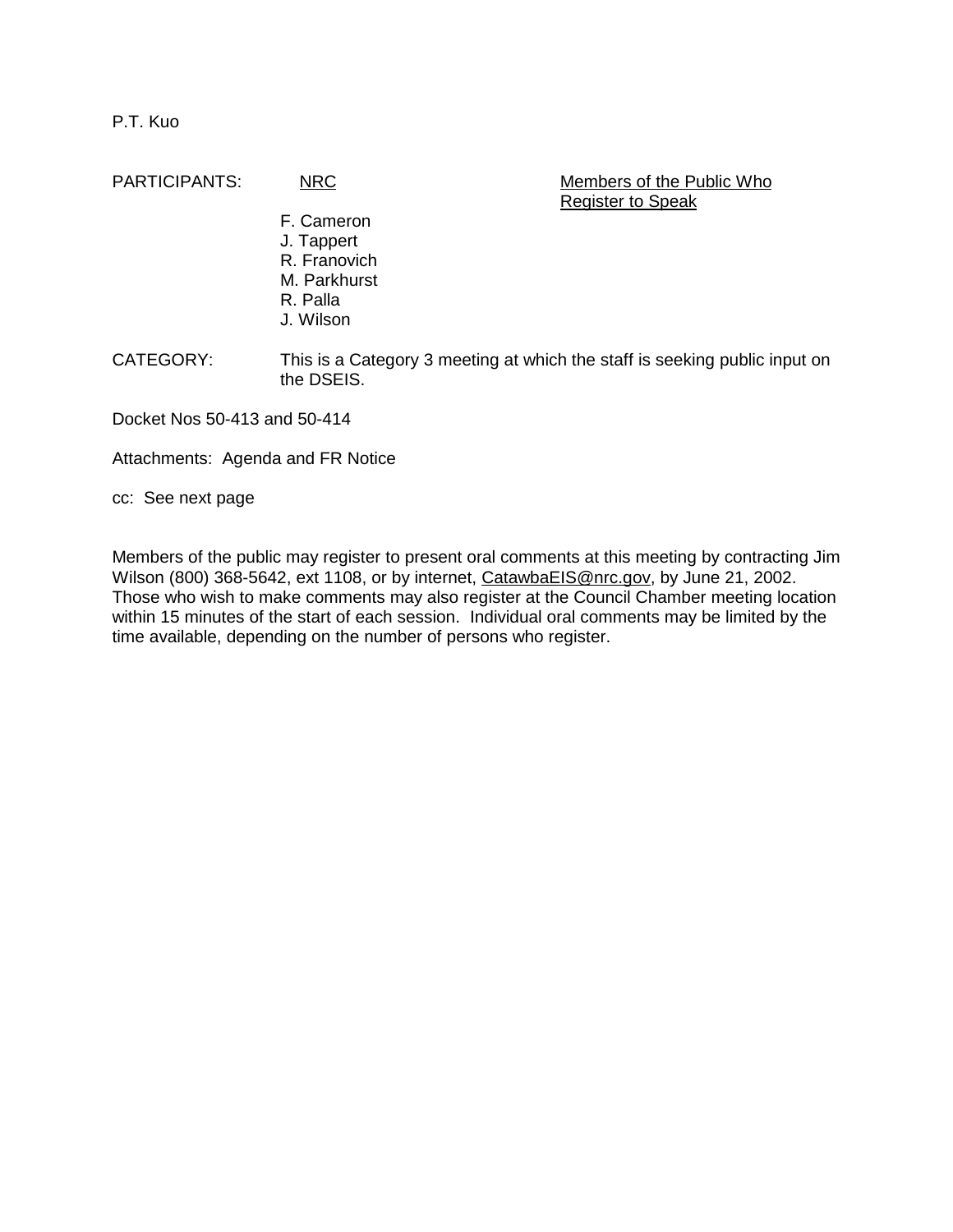P.T. Kuo

PARTICIPANTS: NRC Members of the Public Who Register to Speak

> F. Cameron R. Franovich J. Tappert R. Harty R. Palla J. Wilson

CATEGORY: This is a Category 3 meeting at which the staff is seeking public input on the DSEIS.

Docket Nos 50-413 and 50-414

Attachments: Agenda and FR Notice

cc: See next page

Members of the public may register to present oral comments at this meeting by contracting Jim Wilson (800) 368-5642, ext 1108, or by internet, CatawbaEIS@nrc.gov, by June 21, 2001. Those who wish to make comments may also register at the Council Chamber meeting location within 15 minutes of the start of each session. Individual oral comments may be limited by the time available, depending on the number of persons who register.

### DISTRIBUTION:

| S. Fox       |
|--------------|
| P.T. Kuo     |
| R. Martin    |
| J. H. Wilson |
| J. Tappert   |
| C. Julian    |
| R. Franovich |
|              |

### **Accession no.: ML021570597**

\*See previous concurrence

Document Name: G:\RLEP\Environmental Section\Catawba\DSEIS Meeting\meetnot627.

| WEC. | RI FP     | $SC \cdot RI$ FP |
|------|-----------|------------------|
| NAME | JHWilson* | JTappert*        |
| DATF | 6/4/02    | 6/4/02           |

OFFICIAL RECORD COPY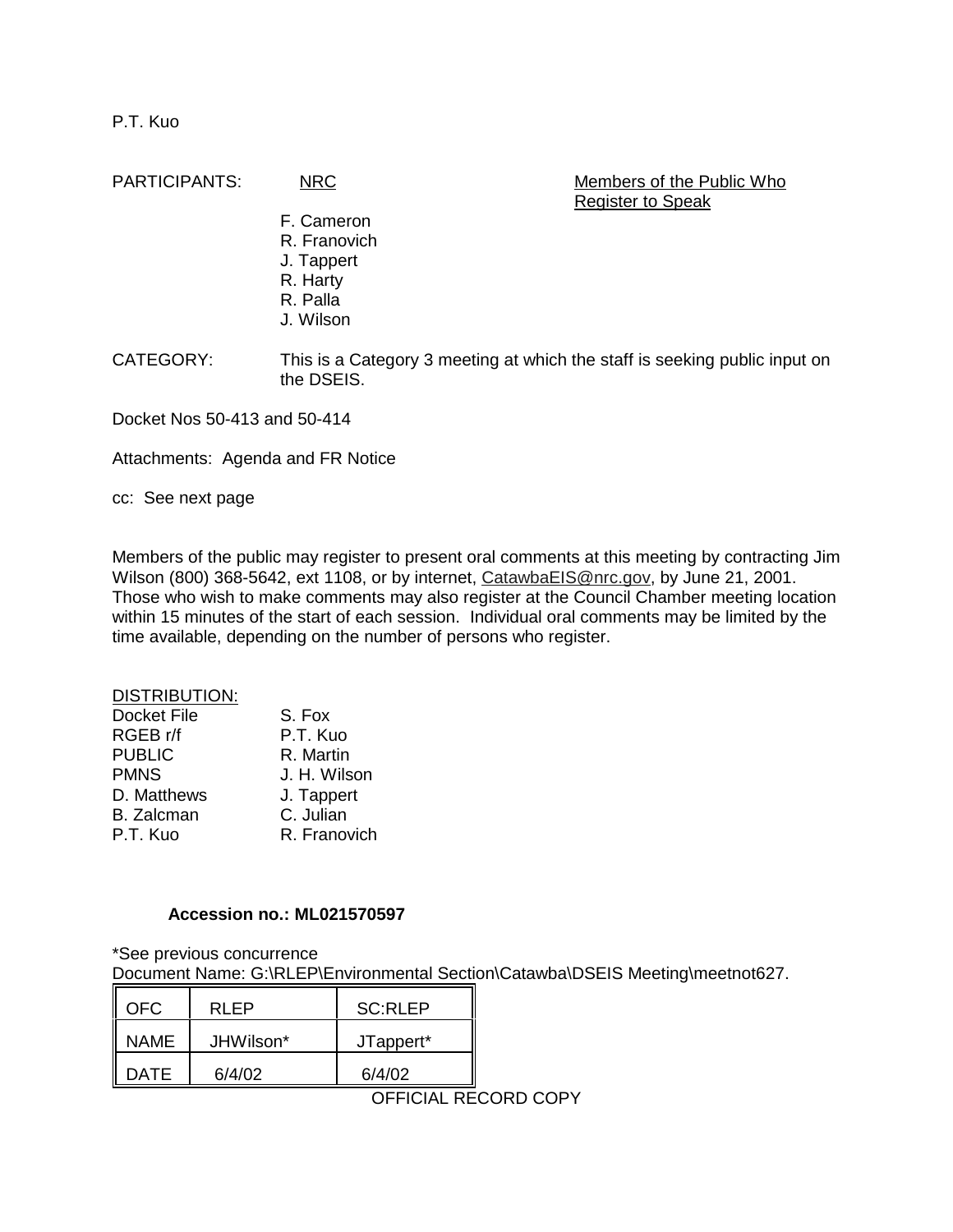## **AGENDA FOR PUBLIC MEETING TO COLLECT COMMENTS ON THE DRAFT ENVIRONMENTAL IMPACT STATEMENT FOR CATAWBA NUCLEAR STATION, UNITS 1 AND 2, LICENSE RENEWAL**

This is a Category 3 meeting at which the staff is seeking public input on the DSEIS.

# WEDNESDAY, June 27, 2002

Two Meeting Sessions\* - 1:30 p.m. to 4:30 p.m. and 7:00 p.m. to 10:00 p.m.

- I. Welcome and purpose of meeting 10 minutes (Chip Cameron)
- II. Overview of license renewal process 5 minutes (Rani Franovich)
- III. Overview of environmental review process 5 minutes (Jim Wilson)
- IV. Results of the environmental review 30 minutes (Becky Harty, Bob Palla)
- V. How comments can be submitted 5 minutes (Jim Wilson)
- V. Public comments 2 hours
- V. Closing/availability of transcripts, etc. 5 minutes (Chip Cameron)

\*The NRC staff will host informal discussions one hour prior to each meeting session. No comments on the draft plant-specific supplement to the GEIS will be accepted during the informal discussions. To be considered, comments must be provided either at the transcribed public meetings (see agenda, above) or in writing, as described in the Federal Register notice.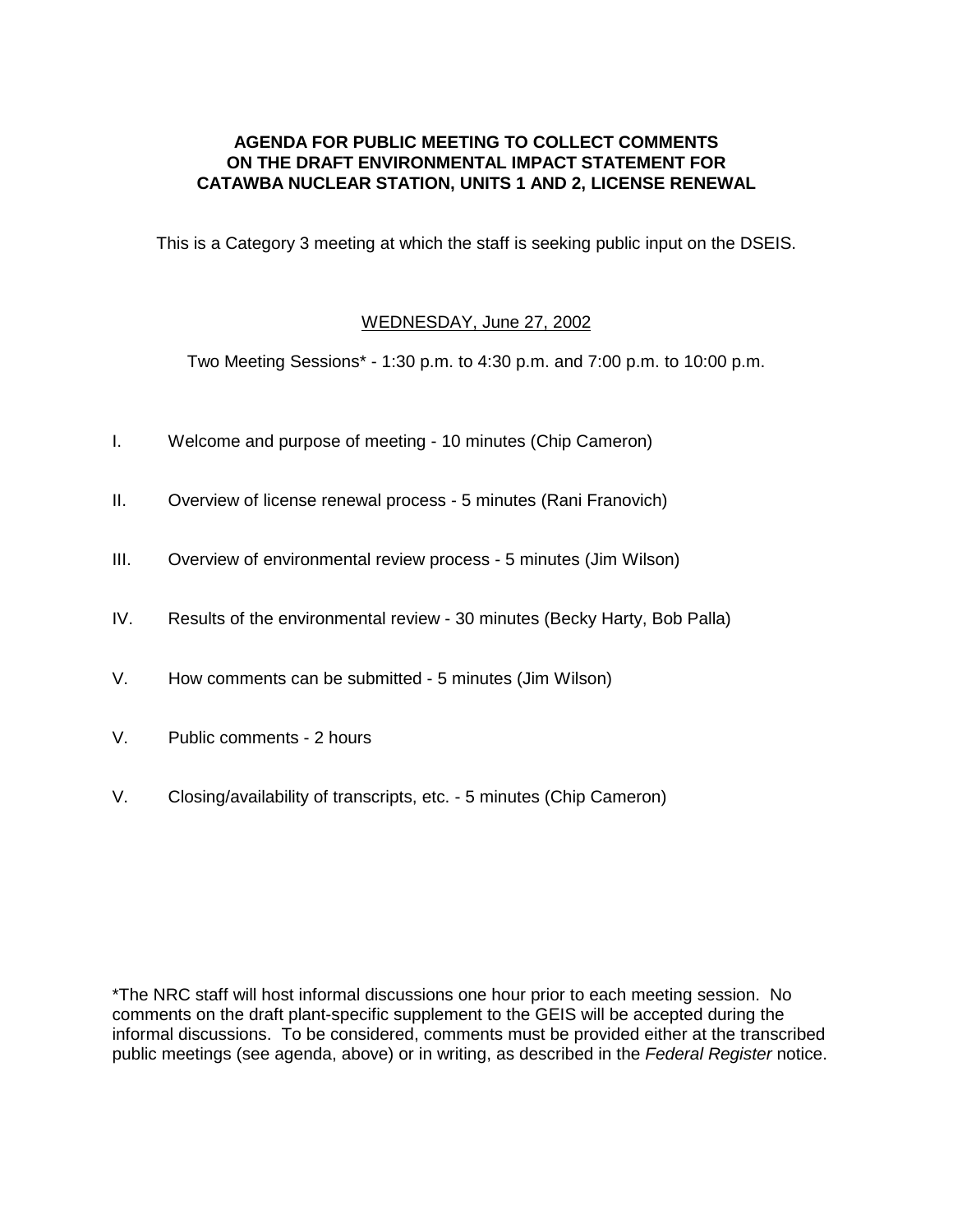=======================================================================

## NUCLEAR REGULATORY COMMISSION

[Docket Nos. 50-413 AND 50-414]

Duke Energy Corporation, Catawba Nuclear Station, Units 1 and 2; Notice of Availability of the Draft Supplement 9 to the Generic Environmental Impact Statement and Public Meeting for the License Renewal of Catawba Units 1 and 2

 Notice is hereby given that the U. S. Nuclear Regulatory Commission (the Commission) has published a draft plant-specific supplement to the Generic Environmental Impact Statement (GEIS), NUREG-1437, regarding the renewal of operating licenses NPF-35 and NPF-52 for an additional 20 years of operation at Catawba Nuclear Station, Units 1 and 2 (Catawba). Catawba is located in York County, South Carolina. Possible alternatives to the proposed action (license renewal) include no action and reasonable alternative energy sources.

 The draft supplement to the GEIS is available electronically for public inspection in the NRC Public Document Room located at One White Flint North, 11555 Rockville Pike (first floor), Rockville, Maryland, or from the Publicly Available Records (PARS) component of NRC's document system (ADAMS). ADAMS is accessible from the NRC Web site at http://www.nrc.gov/reading-rm.html (the Public Electronic Reading Room). If you do not have access to ADAMS or if there are problems in accessing the documents located in ADAMS, contact the NRC Public Document Room (PDR) Reference staff at 1-800-397-4209, or 301-415-4737, or by e-mail to pdr@nrc.gov. In addition, the York County Library, located at 138 Black Street, Rock Hill, South Carolina, has agreed to make the draft supplement to the GEIS available for public inspection.

 Any interested party may submit comments on the draft supplement to the GEIS for consideration by the NRC staff. To be certain of consideration, comments on the draft supplement to the GEIS and the proposed action must be received by August 9, 2002. Comments received after the due date will be considered if it is practical to do so, but the NRC staff is able to assure consideration only for comments

#### [[Page 35840]]

received on or before this date. Written comments on the draft supplement to the GEIS should be sent to: Chief, Rules and Directives Branch, Division of Administrative Services, Office of Administration, Mail Stop T-6D 59, U.S. Nuclear Regulatory Commission, Washington, DC 20555-0001.

 Comments may be hand-delivered to the NRC at 11545 Rockville Pike, Rockville, Maryland, between 7:45 a.m. and 4:15 p.m. on Federal workdays. Electronic comments may be submitted to the NRC by the Internet at CatawbaEIS@nrc.gov. All comments received by the Commission, including those made by Federal, State, and local agencies, Indian tribes, or other interested persons, will be made available electronically at the Commission's Public Document Room in Rockville, Maryland and from the Publicly Available Records (PARS) component of NRC's document system (ADAMS).